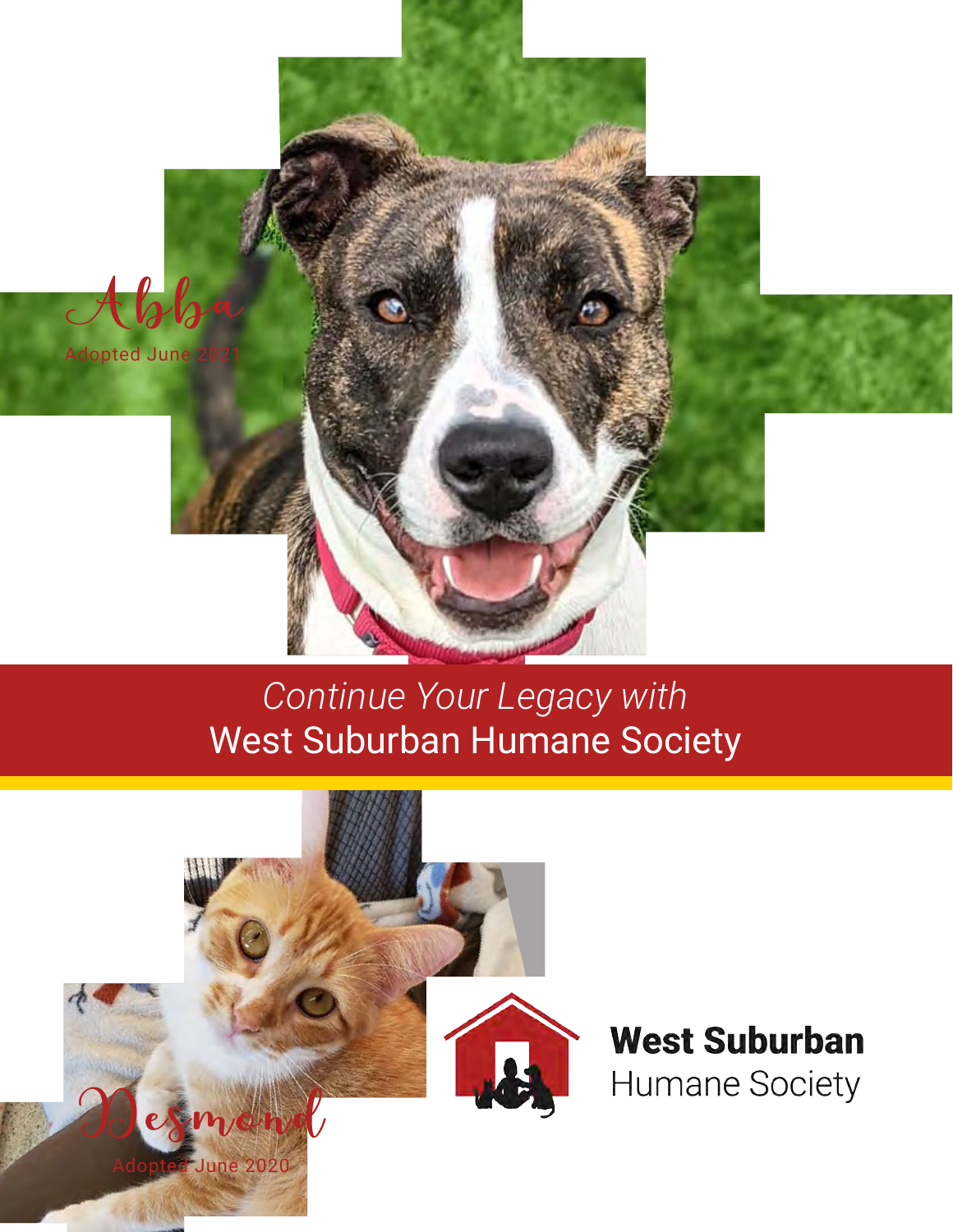# ABOUT US

## Our History

The West Suburban Humane Society (WSHS) is a volunteer-based, no-kill animal rescue that was founded in 1972 in the western suburbs of Chicago.

This facility is 100% operated by donations. 25 dogs and 60 cats can be accommodated at one time and the shelter is always at capacity.



#### Our Mission

At West Suburban Humane Society, our mission is to work towards the day when all dogs and cats are loved and cared for and pet owners have access to essential resources so they may enjoy a fulfilling relationship with their pets. In doing so, we strive to:

Provide compassionate care for cats and dogs on their journey to compatible and loving homes.

Engage our community and serve as a resource for a variety of pet-related topics and challenges.

Team with volunteers of all abilities and strengths to build a robust network of support in our community.

Strengthen the human-animal bond through advocacy, humane education and promotion of animal welfare initiatives.

By working together, we can change the lives of the dogs and cats that have forever changed us.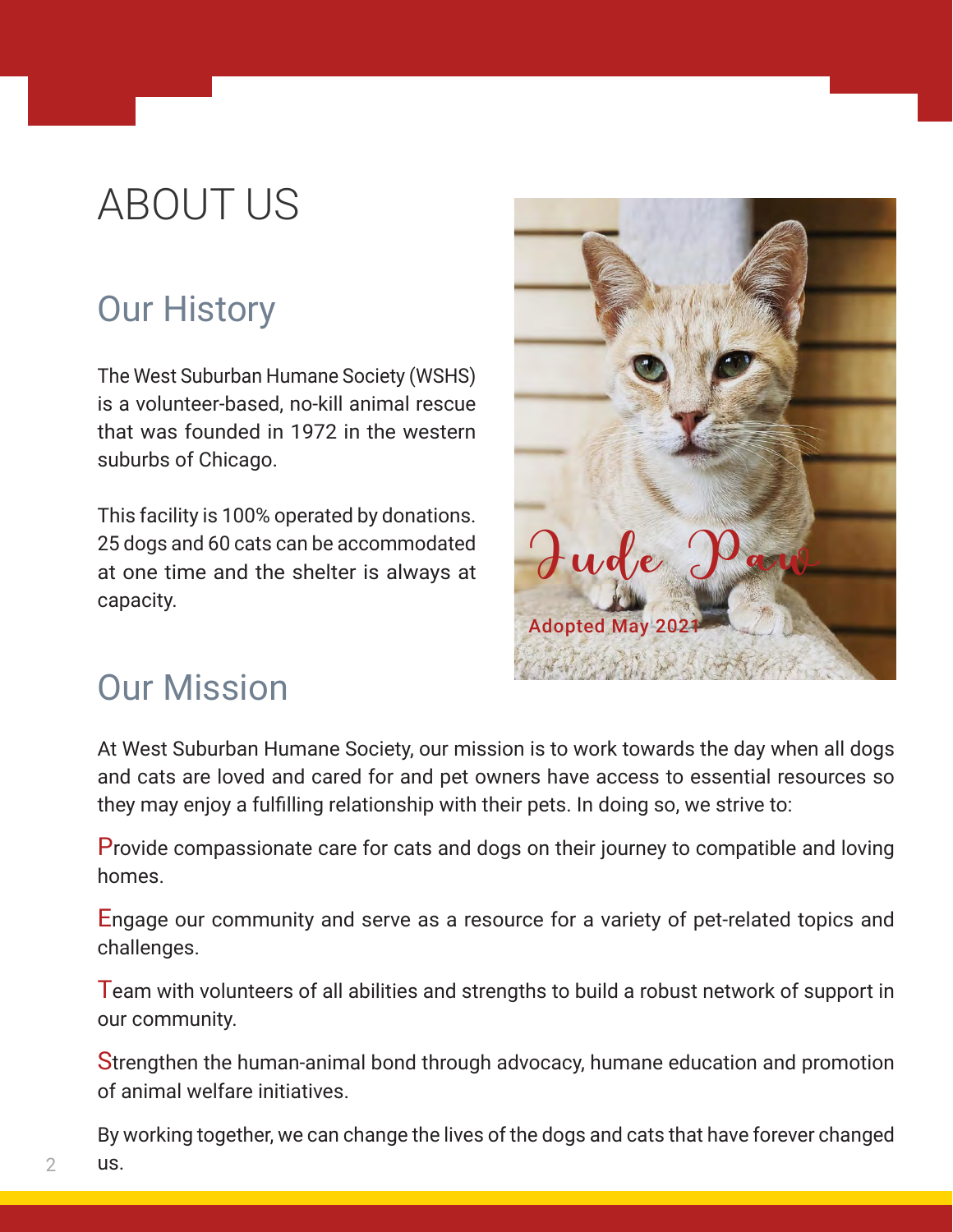# Why Continue your Legacy With WSHS?

## More Than a Shelter

WSHS not only shelters cats and dogs, we strive to be a community resource for all pet owners.

Our unique STAR (Special Training and Development) program provides extra training for dogs who need assistance transitioning into suburban life which broadens the available pool of adopters and increases successful life-time placement of that dog.

We provide Humane Education programming (both online and in person) for adults and children to improve standards of care of all cats and dog and facilitate an closer bond between humans and animals.

We share dozens of pet-related resources, for all pet owners, with an emphasis on financial resources to help keep pets with their families even in times of crisis.

## Your Support is Important

WSHS is an independent non-profit animal rescue primarily funded by donations from individuals, local businesses, and local family foundations. The inclusion of WSHS in your estate plan helps assure the continuity of our resources for pet owners in the surrounding communities.

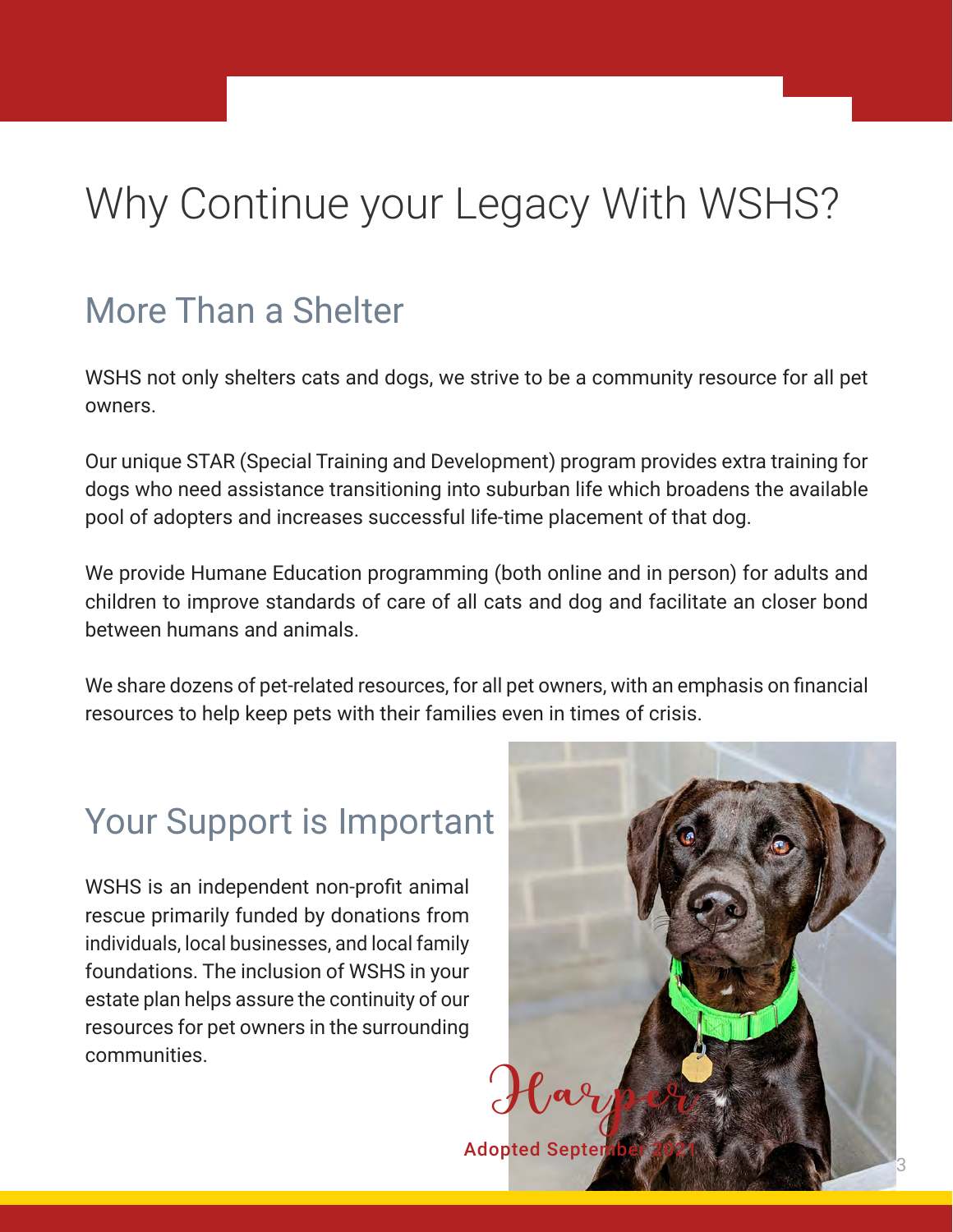# 3 Simple Ways to Continue Your Legacy

#### Include WSHS as a Beneficiary In Your Will or Trust

Artemis

Adopted December 2020

It is important to have a will or trust in place, especially so that any pet(s) you own when you pass are cared for by someone of your choosing. You can also include a gift to WSHS in your will or trust. If you do not have an estate planning attorney, your county's bar association can give you a referral that may come with a free consultation.

# Make WSHS a Beneficiary of Your Retirement Plan

You can donate to WSHS from your retirement account during your lifetime or as part of an estate plan. Talk to your financial advisor about making qualified charitable distributions during your lifetime or making WSHS a beneficiary of any amount remaining in your retirement plan after you pass. Both options provide you with tax savings.

#### Donate Your Life Insurance Policy

If you have a life insurance policy, you can make WSHS the beneficiary for part or all of the death benefit or, for certain policies that are fully paid for, transfer ownership to WSHS. Talk to your insurer for more details and about the tax savings advantages.

i<br>I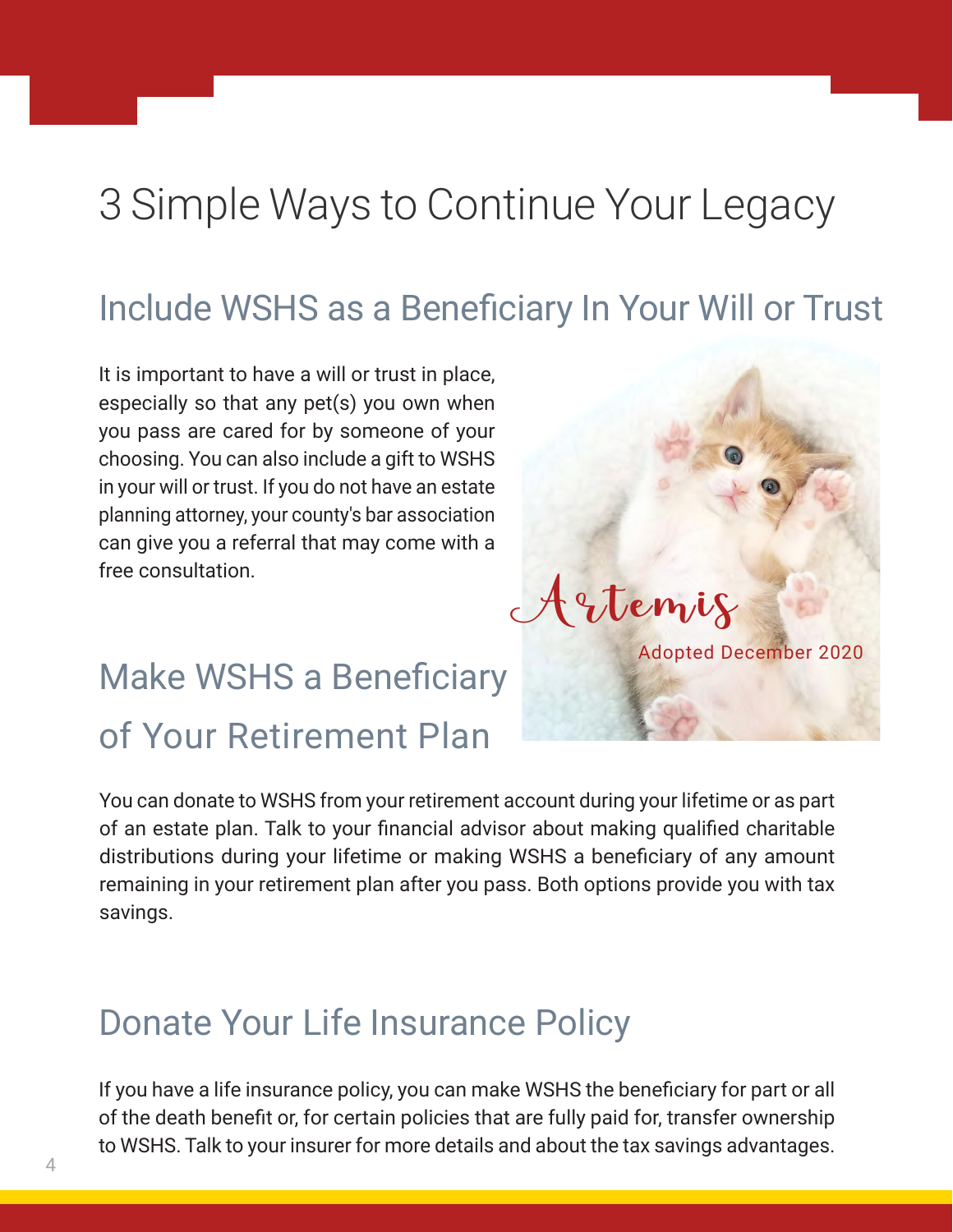# Join the WSHS Legacy Society Today

## Our Legacy Society

If you have included WSHS in your estate planning, let us know so we can include you in our Legacy Society. As a Legacy Society member, you will be recognized as such in our newsletter and in our annual report and be invited to member-only events to get a closer look at our life-saving work.

## Beneficiary Information

When naming WSHS as a beneficiary, please refer to us as:

West Suburban Humane Society, an Illinois not-for-profit corporation 1901 W. Ogden Avenue Downers Grove, IL 60515 Federal EIN: 23-7355420

*This brochure is not intended to be legal or financial advice. We recommend you work with your attorney or financial advisor when creating your legacy.*